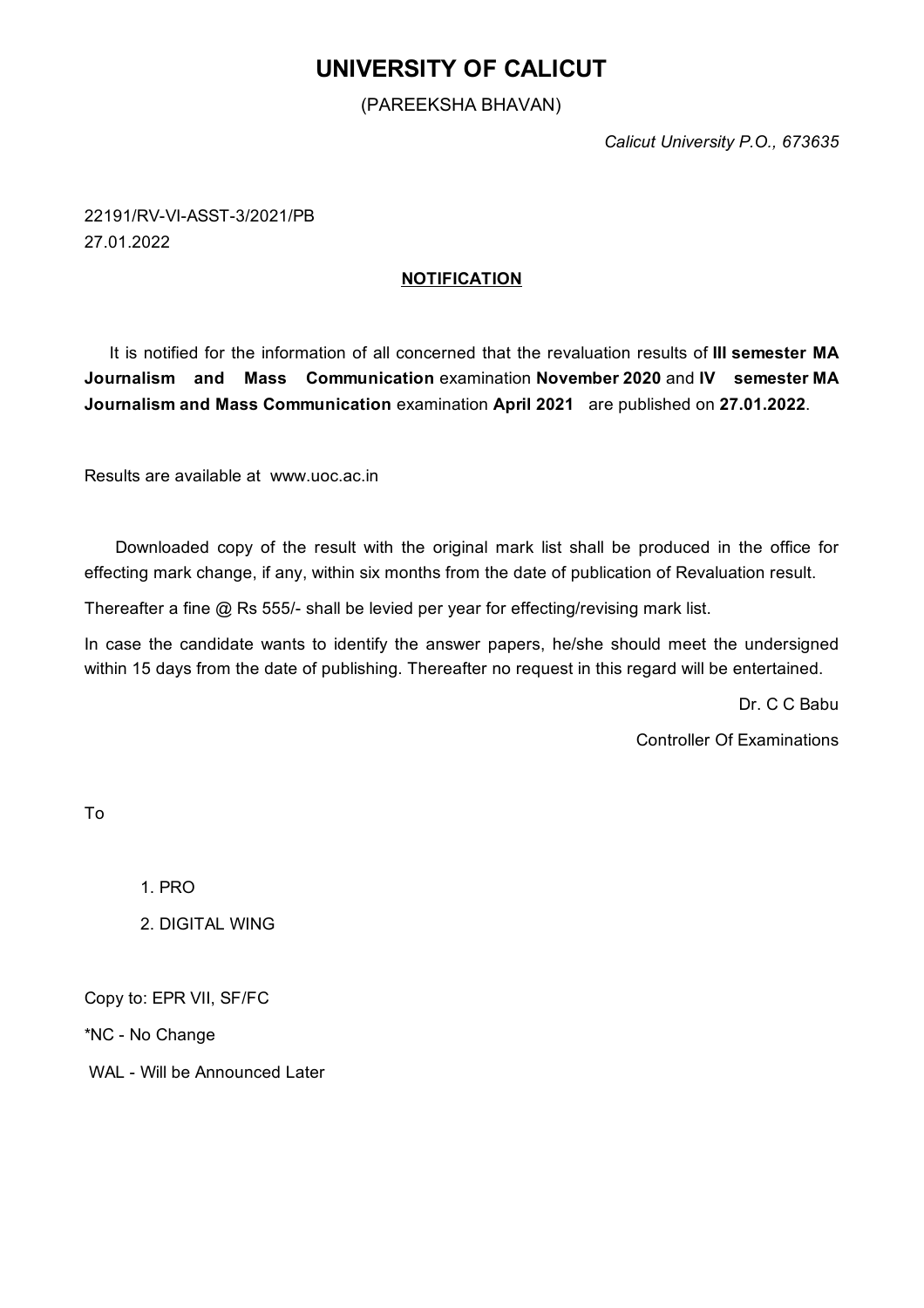**Revaluation Result of III semester MA Journalism and Mass Communication Examination November 2020**

| Sl.No. | <b>Name</b>                    | <b>Register Number</b> | Paper                                                  | Grade |
|--------|--------------------------------|------------------------|--------------------------------------------------------|-------|
|        | <b>AYANA MATHEW LIATMJC005</b> |                        | <b>COMMUNICATION RESEARCH</b>                          | F     |
|        | <b>THEJA ANANDH</b>            | OMATMJC021             | MEDIA MANAGEMENT AND<br><b>ENTREPRENEURSHIP</b>        | P     |
|        | DARSHANA M                     | VUATMJC001             | <b>MEDIA MANAGEMENT AND</b><br><b>ENTREPRENEURSHIP</b> | F     |

RILESH K T

DEPUTY REGISTRAR - RV Branch

for Controller of Examinations